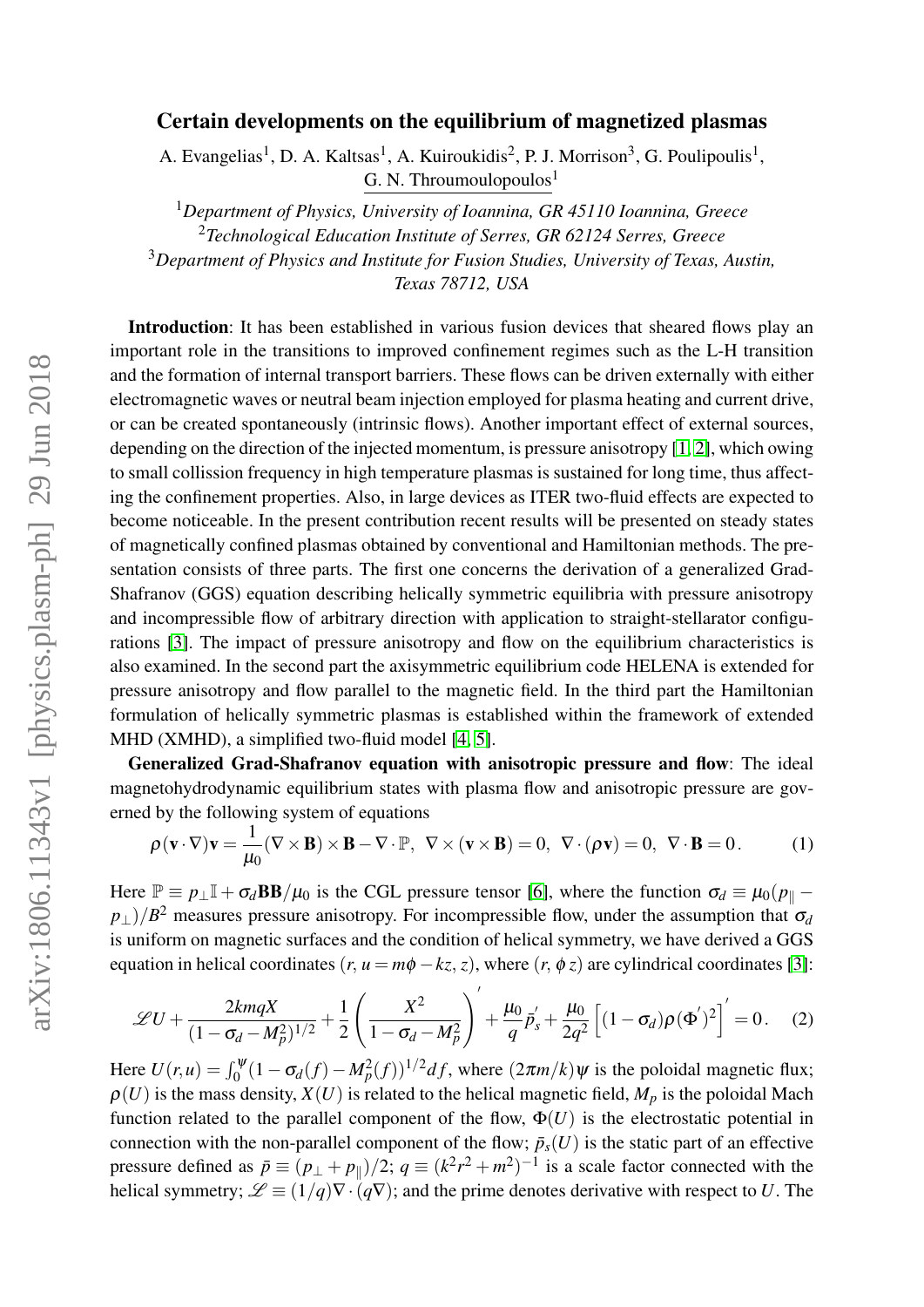equilibrium is governed by [\(2\)](#page-0-0) and a Bernoulli equation for  $\bar{p}$  [\[3\]](#page-3-2). As an example, in Fig. 1 we present 2-dimensional equilibria of Wendelstein 7x, depicting features in the limit of zero toroidicity and constant torsion, constructed by an analytic solution of Eq. [\(2\)](#page-0-0).



Figure 1: *Poloidal cuts of the magnetic surface which remain invariant along the helical direction resembling respective ones of WD7-x stellarator for toroidal angles*  $0^{\circ}$  and  $36^{\circ}$  [\[7\]](#page-3-6)-[\[8\]](#page-3-7).



Figure 2: *The left figure shows the paramagnetic/diamagnetic impact of anisotropy. The central figure illustrates the synergetic paramagnetic action of parallel flow and anisotropy in the absence of electric field. The right figure shows the diamagnetic impact of the electric field, which is enhanced by the parallel flow.*

Also, we found that pressure anisotropy can act either paramagnetically (for  $\sigma_d > 0$ ) or diamagnetically (for  $\sigma_d < 0$ ); note that  $\sigma_d$  can be either positive or negative depending on the direction of the auxiliary heating. For  $\sigma_d > 0$  magnetic-field-aligned flow has an additive paramagnetic impact to that of anisotropy. The non-parallel flow has a diamagnetic impact, which becomes stronger as  $M_p^2$  takes larger values (Fig. 2).

Numerical axisymmetric equilibria with pressure anisotropy and parallel flow: For parallel flow Eq. [\(2\)](#page-0-0) becomes identical in form with the usual isotropic static Grad-Shafranov equation. The impact of plasma flow can be examined by means of the (total) Alfvénic Mach function, *M*, which for parallel flow becomes identical with the poloidal Alfvénic Mach function,  $M_p$ . Here we have extended the axisymmetric equilibrium code HELENA [\[9\]](#page-3-8) to equilibria with pressure anisotropy and parallel incompressible flow on the basis of the axisymmetric form of Eq. [\(2\)](#page-0-0) (for parallel flow). In this case the physical quantities are calculated by means of the aforementioned transformation,  $U(r, z) = \int_0^{\psi} (1 - \sigma_d(f) - M_p^2(f))^{1/2} df$ , in a manner similar to that employed for the extension of HELENA for parallel flow and isotropic pressure [\[10\]](#page-3-9). The free functions  $\sigma_d(U)$  and  $M^2(U)$  which can be peaked on- or off-axis have been chosen respectively as:

$$
F = F_0 \left( U^m - U_b^m \right)^n, \ F = C \left[ \left( \frac{U}{U_b} \right)^m \left( 1 - \left( \frac{U}{U_b} \right) \right) \right]^n, \tag{3}
$$

where *F* stands for  $M^2$  or  $\sigma_d$ ; *m*, *n* are shaping parameters; and  $C = F_0[(m+n)/m]^m[n/(m+n)]^n$ .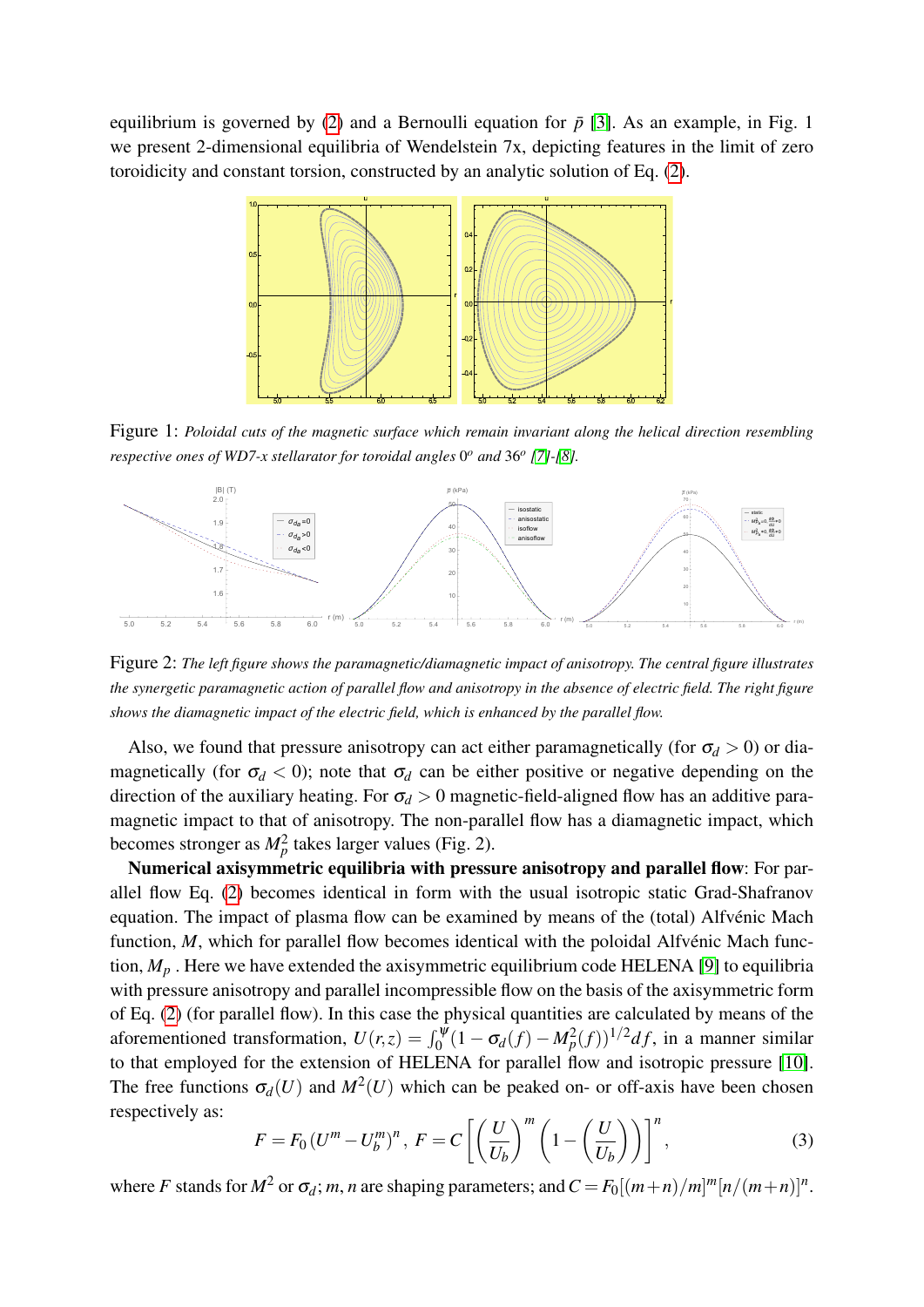The results indicate that the pressure anisotropy affects some quantities such as the current density or the magnetic field while for others, such as the effective pressure, the impact of  $\sigma_d$  is activated only in the presence of flow. In the latter case the impact of  $\sigma_d$  is weak



<span id="page-2-0"></span>Figure 3: *Perpendicular pressure profiles for*  $M_0 = 0.04$ ,  $m_M = 5$ ,  $n_M = 2$ ,  $\sigma_0 =$ 0.02*,*  $m_{\sigma} = 2$ ,  $n_{\sigma} = 3$  (red curve); and  $M_0 = 0.04$ ,  $m_M = 5$ ,  $n_M = 2$ ,  $\sigma_0 = -0.02$ ,  $m_{\sigma} = 2$ ,  $n_{\sigma} = 3$  *(blue curve).* 

compared to that caused by the flow. The presence of both pressure anisotropy and flow provides freedom in the profile shaping and results in larger values of some equilibrium quantities. For example, in the case of peaked on-axis  $\sigma_d$  and peaked of f-axis  $M^2$  the shape of the perpendicular pressure can be changed effectively as can be seen in Fig. [3.](#page-2-0)

pressure can be obtained if in addition to macroscopic flows one considers two-fluid effects. Two-fluid effects: A generalization of the aforementioned equilibrium studies for isotropic

In our study we employ simplified versions of the complete two-fluid model obtained by the imposition of the quasineutrality condition. Such models are the compressible, barotropic  $(P = P(\rho))$  XMHD and the Hall MHD (HMHD). The former is obtained by expanding in the smallness of the ratio  $m_e/m_i$  and keeping up to first order terms and the latter by assuming massless electrons. The equilibrium studies were conducted within a Hamiltonian framework by constructing the corresponding helically symmetric Hamiltonian formulation, through the computation of the symmetric Hamiltonian functional and noncanonical Poisson bracket [\[4,](#page-3-3) [5\]](#page-3-4). Equilibrium equations were obtained through the Energy-Casimir variational principle. This principle allows for equilibrium and stability studies through the variation of the Hamiltonian functional with constraints



<span id="page-2-1"></span>Figure 4: *Ion flow surfaces (solid-red) and magnetic surfaces (dashed-blue) with*  $d_i =$ 0.03 *for a "straight" Tokamak HMHD equilibrium. The solid black line represents the boundary.*

being the various Casimir invariants of the model, which are functionals Poisson-commuting with any arbitrary functional *F* defined in the functional phase space. We applied this procedure for XMHD which is described by the following equations

$$
\partial_t \rho = -\nabla \cdot (\rho \mathbf{v}), \ \ \partial_t \mathbf{v} = \mathbf{v} \times (\nabla \times \mathbf{v}) - \nabla v^2 / 2 - \rho^{-1} \nabla p + \rho^{-1} \mathbf{J} \times \mathbf{B}^* - d_e^2 \nabla \left( \frac{|\mathbf{J}|^2}{2\rho^2} \right),
$$
  

$$
\partial_t B^* = \nabla \times (\mathbf{v} \times \mathbf{B}^*) - d_i \nabla \times (\rho^{-1} \mathbf{J} \times \mathbf{B}^*) + d_e^2 \nabla \times [\rho^{-1} \mathbf{J} \times (\nabla \times \mathbf{v})], \tag{4}
$$

where  $J = \nabla \times B$ ,  $B^* = B + d_e^2 \nabla \times (\nabla \times B/\rho)$  and the parameters  $d_i$  and  $d_e$  are normalized ion and electron skin depths respectively. The HMHD system is obtained by  $d_e = 0$ . We found that the symmetric versions of this model possess four families of Casimirs denoted by  $\mathcal{C}_i$ ,  $i =$ 1,...,4. Employing the Energy-Casimir equilibrium variational principle,  $\delta(\mathcal{H} - \sum_{i=1}^{4} \mathcal{C}_i) = 0$ , for the helically symmetric version, we found a system of equilibrium equations which can be cast in the form of a Grad-Shafranov-Bernoulli (GSB) set, consisting of three coupled partial